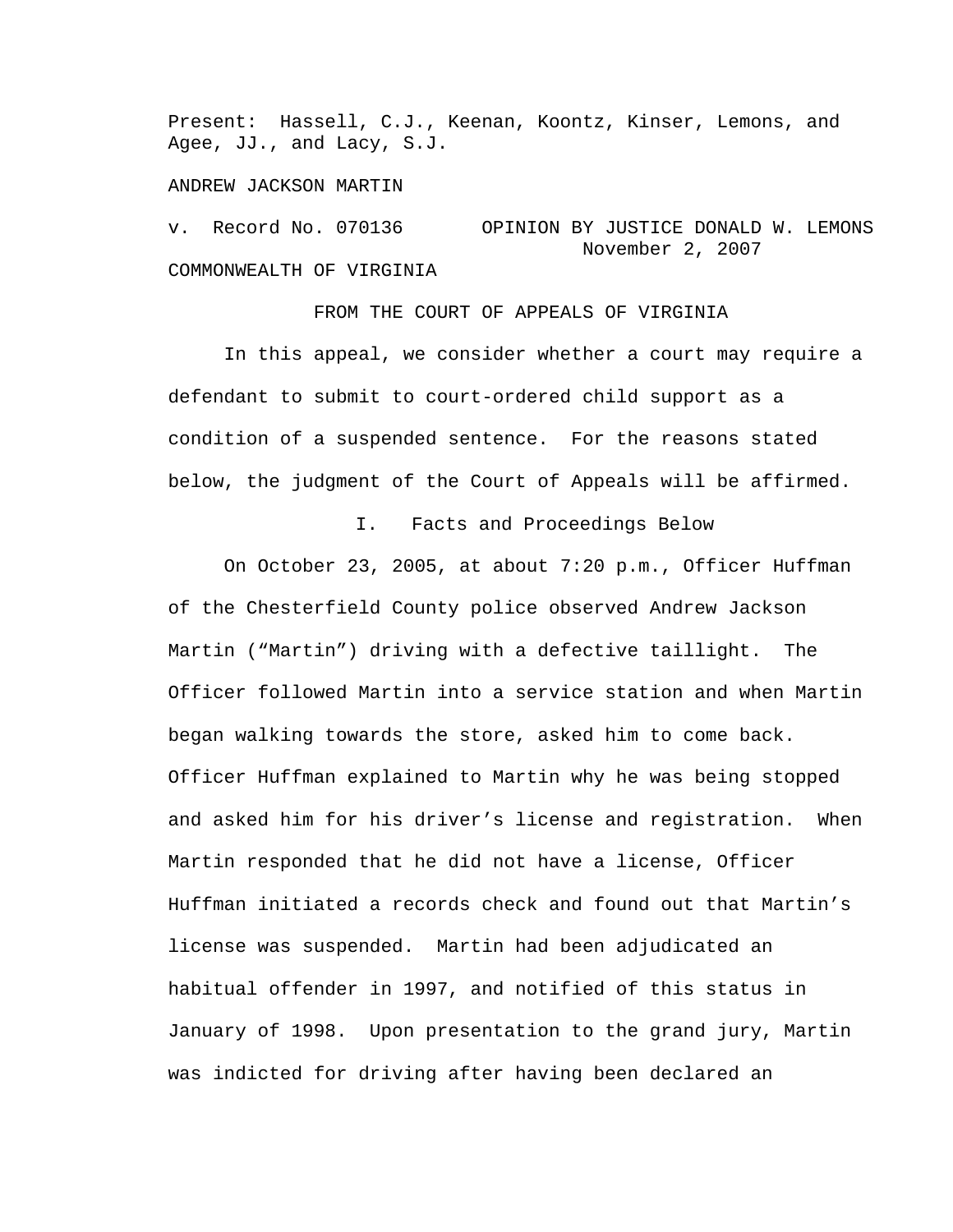habitual offender. Upon trial by the court without a jury, Martin was found guilty. At sentencing, it was determined that Martin had at least six similar offenses. The court stated that this was "not really a driving offense but a failure to obey the orders of the Court." Martin testified at sentencing about his children and indicated that he does "take care of [his] kids," but was not under a court order to do so. He was sentenced to five years in prison, but the trial court suspended three years and six months of the sentence upon condition that the defendant be of good behavior, submit to supervised probation, and pay the costs of the proceeding. Additionally, the terms of the suspended sentence included a requirement that Martin "report to the Division of Child Support Enforcement and submit to an order of support for any child that is not in the defendant's custody."

 Martin objected to the condition relating to child support, stating that it was unrelated to the charge, and that it additionally imposes an obligation on a third party – the mother of his child – to cooperate. He appealed to the Court of Appeals, which denied the appeal by order, stating that the condition was within the trial court's discretion and was reasonable. Martin v. Commonwealth, Record No. 1598-06-2 (December 19, 2006). We awarded him an appeal upon two assignments of error:

2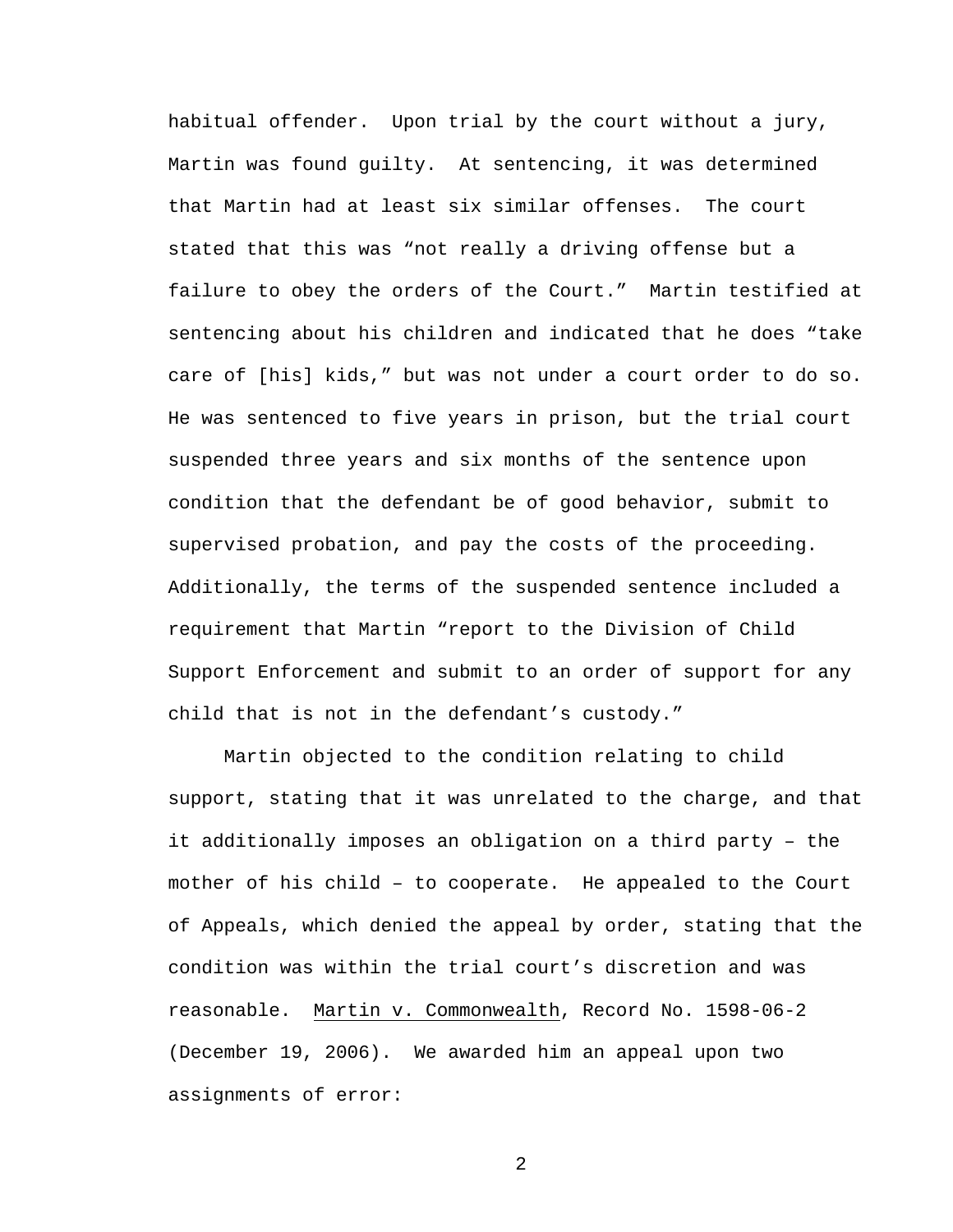- 1. The trial court erred by ordering as a condition of his suspended penitentiary sentence that the appellant submit to court ordered child support for any children for which he did not have legal custody.
- 2. The Court of Appeals of Virginia erred by finding that the order of the trial judge was within his discretion.

## II. Analysis

The determination of sentencing lies within the sound discretion of the trial court. See e.g., Lane v. Commonwealth, 223 Va. 713, 719, 292 S.E.2d 358, 362 (1982) (citations omitted). A sentencing decision will not be reversed unless the trial court abused its discretion. See id.

Martin argues that the child support condition of the sentencing order is not reasonable and that it is not related to the underlying offense. He claims that child support has no connection to the commission of the crime, that there must be a nexus between the crime and the conditions placed on a suspended sentence, and that this condition was therefore unreasonable.

However, Code § 19.2-305(B) provides in relevant part that "[a] defendant placed on probation following conviction may . . . be required to provide for the support of his wife or others for whose support he may be legally responsible." Therefore, the General Assembly has made it clear that the

3